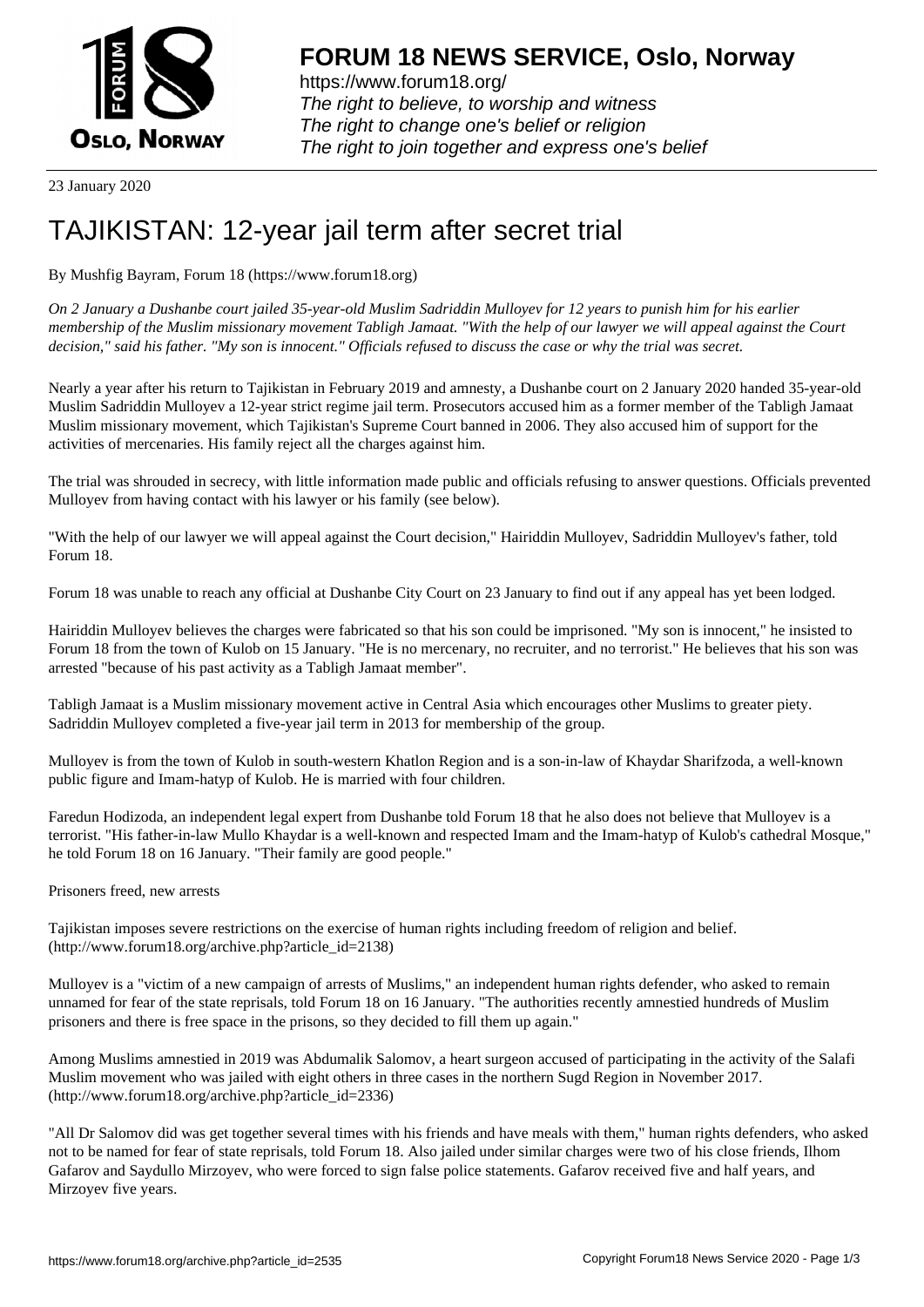of Islamic thought had committed no crimes. (http://www.forumlar.com/salomov was freed on  $2138$  Salomov was freed on  $30\,$ October 2019 and was allowed to resume his work as a doctor on 15 December 2019, Radio Free Europe reported.

In a closed hearing in prison, a judge in Khujand on 10 September 2019 jailed 68-year-old Jehovah's Witness Shamil Khakimov for seven years, six months in strict regime custody for "inciting religious hatred"

(http://www.forum18.org/archive.php?article\_id=2506). On release in August 2026, aged 74, Khakimov would be banned from religious activity until August 2029. "I am guilty of nothing," he told the court.

Protestant Pastor and prisoner of conscience Bakhrom Kholmatov was released on 17 December 2019 after serving all but three months of a three-year jail sentence (http://www.forum18.org/archive.php?article\_id=2530) for allegedly "singing extremist songs in church and so inciting 'religious hatred". But congregations of his Church – forcibly closed in 2017 by the NSC secret police after raids and torture - remain closed.

Jehovah's Witness conscientious objector Jovidon Bobojonov has been held by the military since October 2019 despite offering to do alternative civilian service (http://www.forum18.org/archive.php?article\_id=2533), even though the government claimed in March 2019 to the UN Human Rights Committee that an alternative service law is being prepared. He faces trial and possible jailing for what the Deputy Chief of the Armed Forces General Staff called "a major crime".

Other arrests continue. The authorities arrested at least 27 Muslims in early January 2020, Radio Free Europe and other media reported. The rights defender told Forum 18 that "some say that the number of those arrested is much higher."

Authorities promised amnesty "but instead put him in prison"

Sadriddin Hairiddinovich Mulloyev (born 1984) had previously been jailed from 2008 to 2013 on charges of membership of the banned Tabligh Jamaat Muslim missionary movement. After being freed, Mulloyev went to Turkey where he learnt that he was being sought again by Tajikistan on "extremism" charges.

Officers of various security agencies asked Mulloyev by phone to return to Tajikistan, promising him amnesty.

Mulloyev voluntarily returned to Tajikistan in February 2019 and reported to police, where he "repented" of having been a Tabligh Jamaat member and was granted amnesty. However in September 2019 he was arrested and held on serious criminal charges because of his earlier adherence to the Tabligh Jamaat movement. (http://www.forum18.org/archive.php?article\_id=2530)

Hairiddin Mulloyev told Forum 18 that the "authorities persuaded Sadriddin to return to Tajikistan promising him amnesty but instead put him in prison. He is not guilty of any crime."

## Criminal case

The Department for Investigating Crimes of Special Importance at the General Prosecutor's Office in Dushanbe prepared a criminal case against Mulloyev. Rajabali Sodiqzoda, the head of the Department for Investigating Crimes of Special Importance, refused to discuss Mulloyev's case, telling Forum 18 in December 2019 that he did not have the information to hand. (http://www.forum18.org/archive.php?article\_id=2530)

Prosecutors accused Mulloyev of participating in extremist and terrorist activities. Charges against him were brought under Criminal Code Articles 187, Part 2 ("Participation in a criminal association"), Article 307-2, Part 3 ("Participation in creation of extremist association and in the activities of it; committing such actions repeatedly or using one's official position"), Article 307-3, Part 2 ("Participation in the activity of political parties, social or religious organisations, or other organisations, liquidated or banned by a court for extremist activity") and Article 401, Part 1 ("Recruitment, training, financing or other material support to mercenaries as well as their usage in armed conflicts or military actions"), Hairiddin Mulloyev told Forum 18 on 15 January.

The maximum punishment under the first three charges is imprisonment for a period up to 12 years, and under Criminal Code Article 401, Part 1 is imprisonment for a period between 12 and 20 years.

The Prosecutor appointed by the Department for Investigating Crimes of Special Importance asked the Court in late October 2019 in the next to last hearing to give Mulloyev an 18-year prison sentence. Under all except for the charges under Criminal Code Article 401, Part 1 is a provision for indicted persons, who have voluntarily cooperated with the authorities for preventing crimes and whose actions there are no elements of crime, to be freed from criminal responsibility.

On 2 January 2020, Judge Mirzo Odinazoda of Dushanbe's Sino District Court found Mulloyev guilty and handed down a 12-year strict regime prison sentence.

No answers